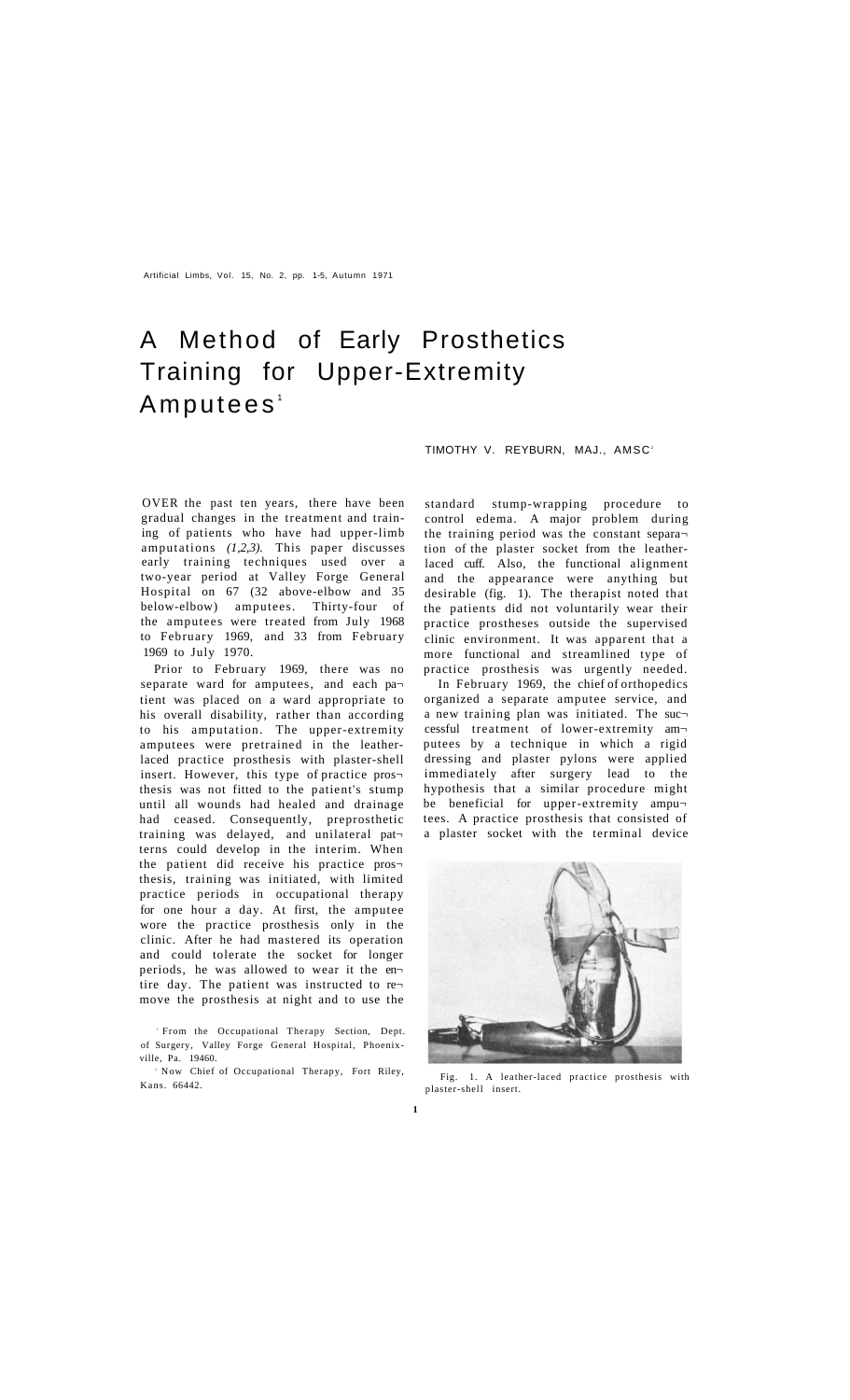## **2 REYBURN**



Fig. 2. Adapted above- and below-elbow practice prostheses.

and cable attachments embedded within the outer shell was fabricated (fig. 2). From February 1969 to July 1970, 30 patients were fitted with the device (three amputees could not be fitted, because of transfer, in fection, etc.). Their ages were between 19 and 39; the average age was 22 years.

The key to a successful practice prosthesis is a firm, nonconstrictive, well-made socket. Both the above- and below-elbow sockets must be formed firmly and evenly to control swelling and to forestall blisters from developing by movement of the stump within a poorly fitting socket. Fabrication of the plaster-of-paris socket and prosthesis is relatively easy, and the procedure is basically the same for both above- and below-elbow prostheses.



Fig. 3. The first layer of stockinet applied to a below-elbow stump.

For the below-elbow socket, a layer of stockinet is pulled over the stump (fig. 3) and extended two or three inches above the elbow, which allows for a fold and a trim on the proximal end. The distal end of the stockinet is cut and folded smoothly over the stump. Double thicknesses of threeinch plaster roll are thoroughly soaked and placed lengthwise on the stump. An area is left open ventrally to allow room for maximum flexion of the forearm. Circular, non-



Fig. 4. Application of plaster to the below-elbow stump.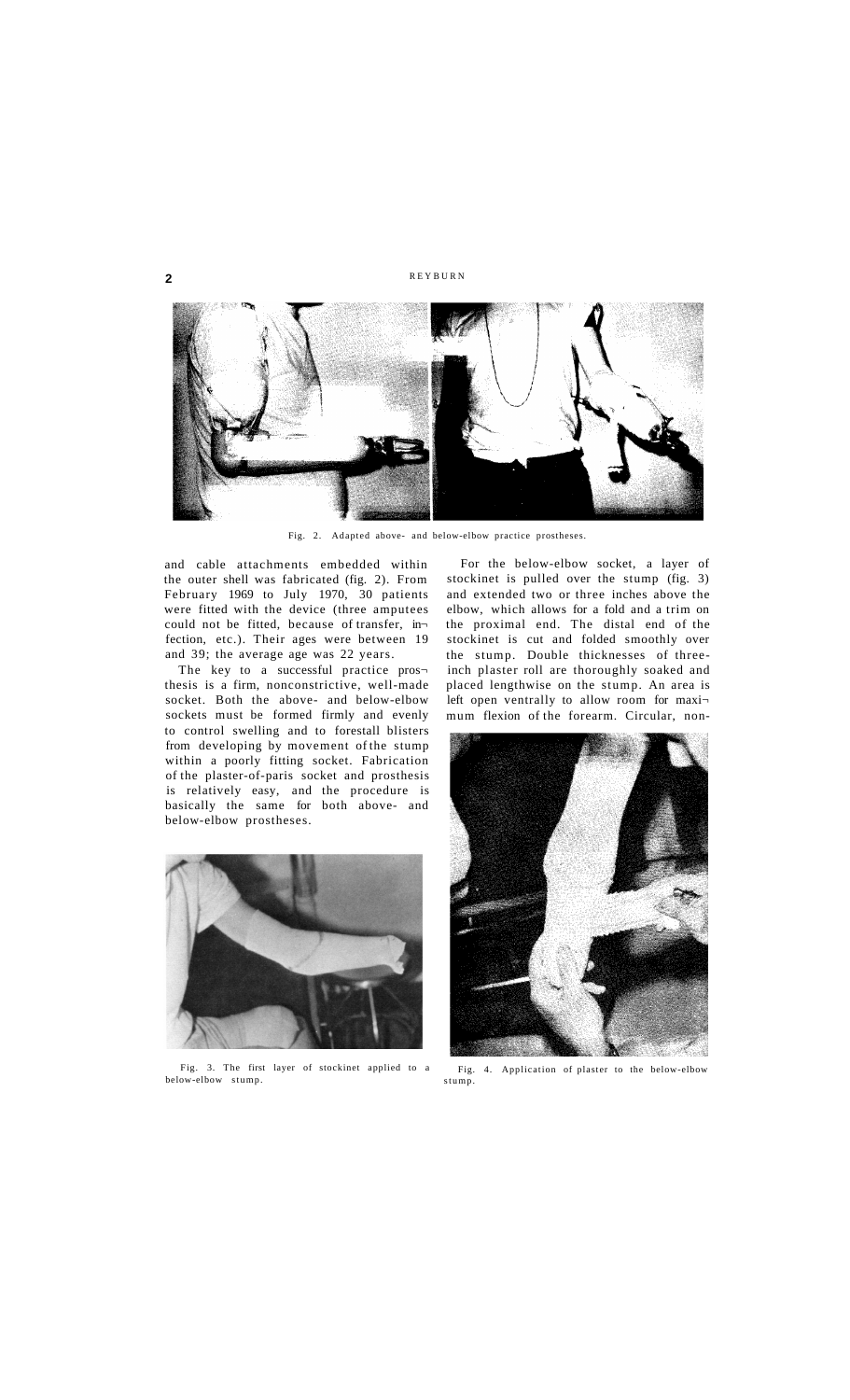### PROSTHETICS TRAINING OF UPPER-EXTREMITY AMPUTEES 3

constricting, single-thickness wraps are then applied (fig. 4).

For an above-elbow socket, the stump is completely covered with stockinet. The distal end of the stockinet is cut and folded smoothly over the stump. Double thicknesses of three-inch plaster roll are thor oughly soaked and placed lengthwise on the stump (fig. 5). Each strip is ended three or four inches distal to the axilla to facilitate removal of the piaster socket. Circular, nonconstricting, single-thickness wraps are then applied. The lateral proximal apex is reinforced in order to provide a firm base for attachment of the lateral harness buckle.

Aluminum struts are attached to the pros thetic appliance and plastered into the socket (fig. 6). When the socket is finished, a figure-eight harness with a Northwestern ring is fitted to the patient, and a terminal device is attached to the practice prosthesis. All of the cable, base-plate, and harness connections are adjusted for each patient. Once the connections are attached and in proper alignment, the patient is trained to operate the practice prosthesis (fig. 7). Ad ditional sockets are fabricated if stump shrinkage exceeds the thickness of two

single-ply stump socks. This basic prosthesis is used by the patient until he re ceives his final prosthesis.

Because these prostheses have proved so acceptable to the amputees, a plaster socket is fitted immediately upon the patient's admission. A below-elbow amputee can be fitted and can start to use his prosthesis all in the same day. An above-elbow amputee, if not ready for a practice prosthesis, is



Fig. 6. Affixing aluminum struts and a terminal device to the plaster socket.



Fig. 5. Plaster being applied over the stockinet.



Fig. 7. A below-elbow amputee learns to operate the terminal device on a practice prosthesis.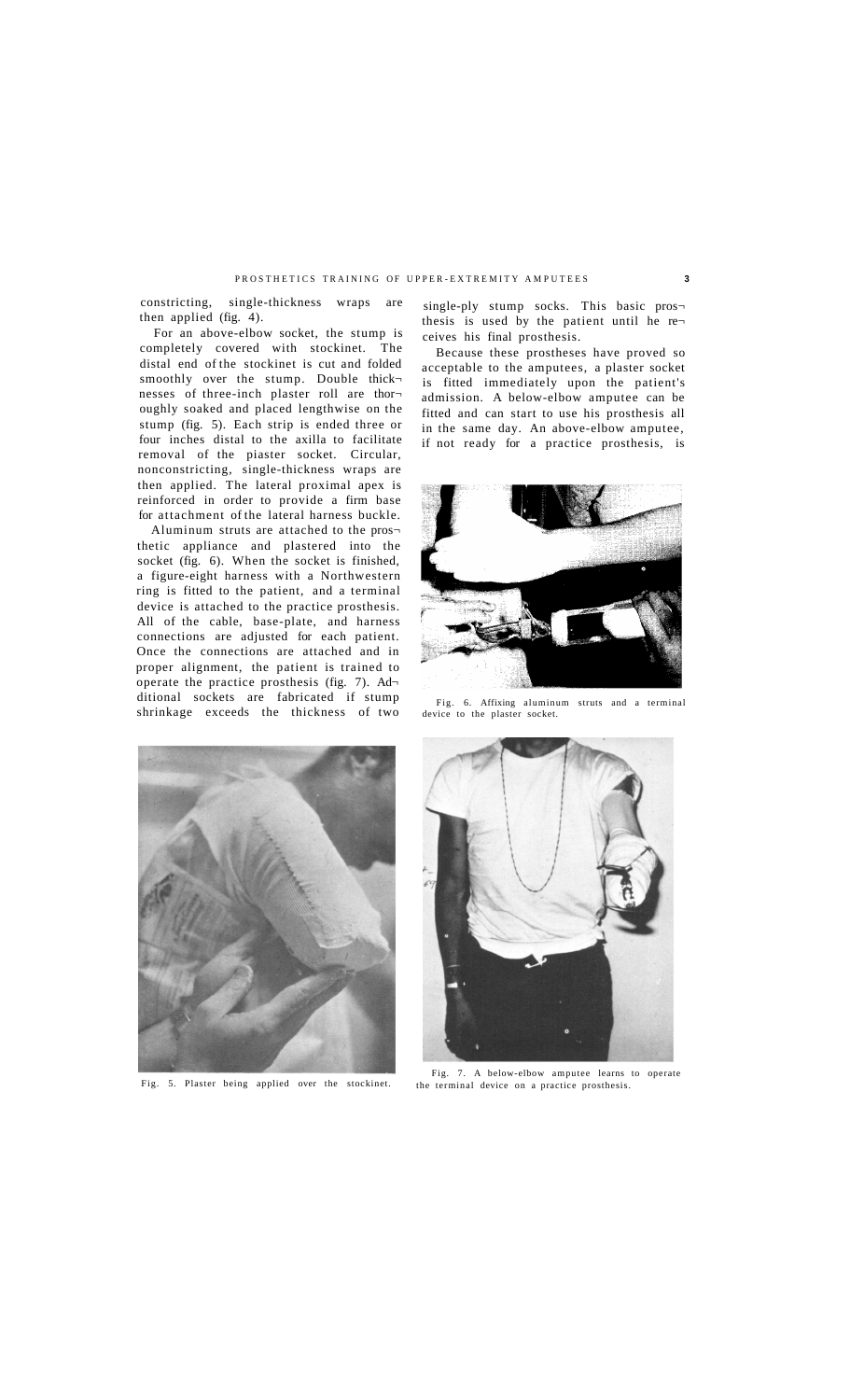## **4 REYBURN**



Fig. 8. An above-elbow amputee fitted with a plaster shell with figure-eight harness and Northvestern ring.

fitted with a plaster-shell socket and figureeight harness (fig. 8). Anterior and posterior elastic straps are attached to the plaster shell to provide an even upward pressure.

The plaster shell replaces the standard elastic wrap and provides an exercise mo dality for the patient. The protection pro vided by the hard plaster shell and the nonconstricting but firm pressure against the patient's stump are superior to that pro vided by an elastic-bandage wrap. An elastic bandage, when wrapped properly, is firm distally and becomes less and less firm proximally. The wrap is thus very un stable, and it readily falls off. The plaster shell provides a more constant pressure, and the elastic straps can be adjusted easily.

Once the patient masters his practice prosthesis, he is assigned to a work-therapy job, which usually is related to his future vocational interest. The ability to use his prosthesis on the job convinces the patient that he can function normally, which is another step in preparing the man for his permanent prosthesis and eventual dis charge. If the patient cannot perform a cer tain function with his prosthesis, a therapist shows him how to solve the problem. The ability to hold grain sacks, handle meat knives, and lift pails are just a few of the everyday tasks that can be taught in worktherapy assignments.

At this point in his rehabilitation, the pa tient receives a thirty-day leave. It is during this period that the amputee can really give his prosthesis a workout, by wearing it around the house and using it while doing repair work or mechanical tasks. Com pletely relying on his prosthesis is the best way for him to work out any problems in its operation. He learns what works best for him, and this knowledge is of great value when he is sent to the prosthetist for the fitting of the permanent prosthesis. After the patient receives his permanent pros thesis, he needs no further training; he can operate it with maximum efficiency, and all that is needed is a final check-out. After minor pressure points and alignment prob lems are adjusted, the patient is ready for discharge.

If necessary, amputees can be fitted while their stumps were still open and in traction. The importance of skin traction cannot be overemphasized; 75 percent of the amputees received for treatment needed some type of skin traction before being fitted.

The skin-traction weight is removed, and the traction ties are folded back over the stump end. Another stockinet is then pulled over the skin traction, and a plaster socket is fabricated over both.

Although at first only the less open stumps were fitted in this manner, the method was so successful that we used it on grossly open stumps, and the fittings were accomplished without difficulty (fig. 9).



Fig. 9. Stump ready for fitting with practice pros thesis and traction still maintained.